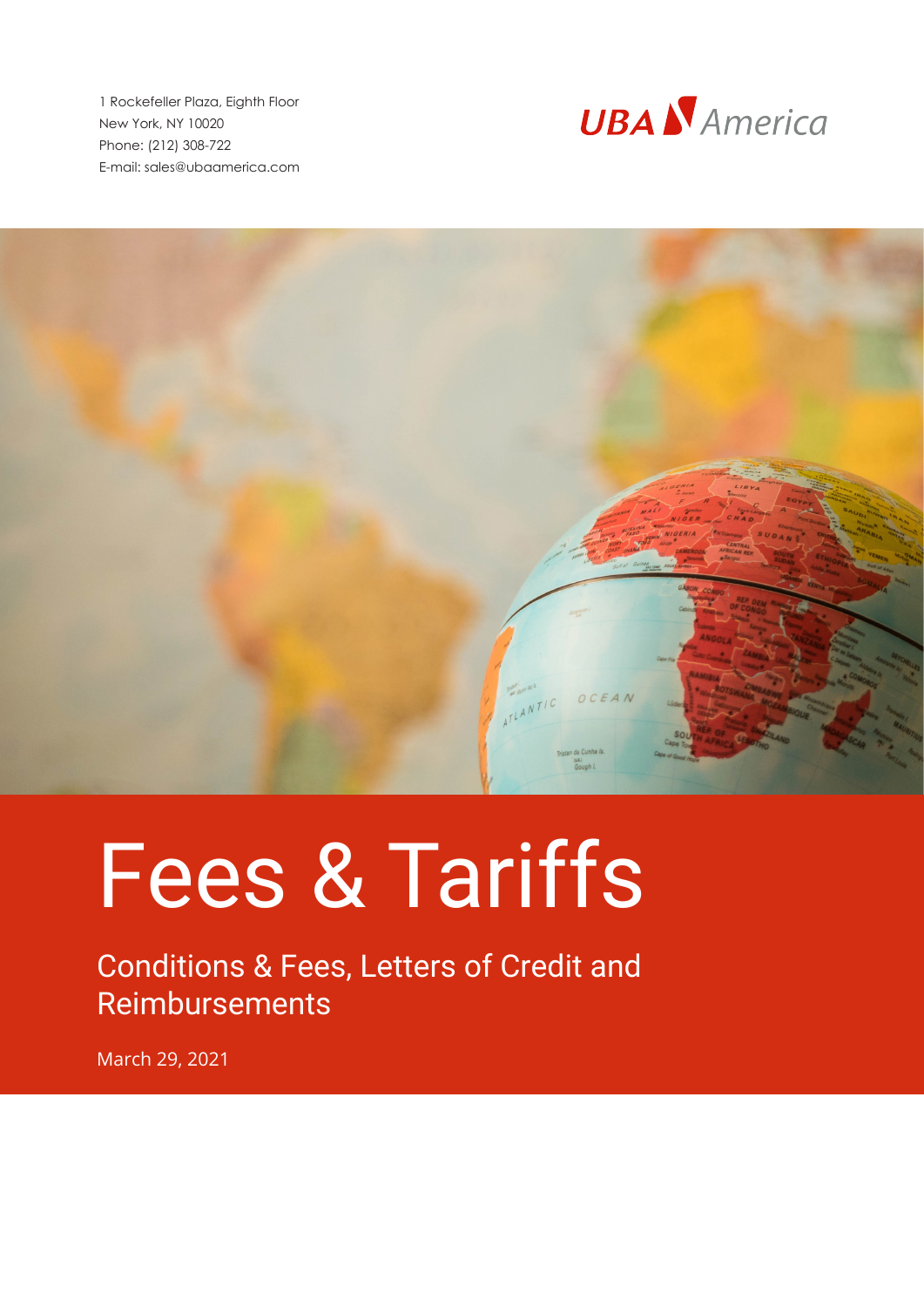## Conditions & Fees, Letters of Credit



| <b>Letters of Credit</b>                                                                                             |                                                                                                                                                          |  |
|----------------------------------------------------------------------------------------------------------------------|----------------------------------------------------------------------------------------------------------------------------------------------------------|--|
| Description                                                                                                          | Pricing                                                                                                                                                  |  |
| <b>Export</b>                                                                                                        |                                                                                                                                                          |  |
| Advising Fee (Confirmed by UBA America)                                                                              | 100.00                                                                                                                                                   |  |
| Advising Fee (Unconfirmed LC's, Documents Presented at<br><b>UBA America)</b>                                        | 100.00                                                                                                                                                   |  |
| Advising Fee (Unconfirmed LC's, Documents are Presented<br>Directly to the Issuing Bank or LC's Expired Un-utilized) | 150.00                                                                                                                                                   |  |
| Confirmation Fee for 100% Cash Collateralized LC's                                                                   | 50 bps p.a. (per diem) and subject to min: 250.00 - or 30 days (whichever is<br>greater), payable by applicant or beneficiary as per LC terms            |  |
| Confirmation Fee Against Clean ITF Line                                                                              | By arrangement (per diem) and subject to min: 250.00 - or 30 days (which-<br>ever is greater) payable by applicant or beneficiary as per LC terms        |  |
| Import                                                                                                               |                                                                                                                                                          |  |
| Advising Fee (Confirmed and Unconfirmed)                                                                             | 100.00                                                                                                                                                   |  |
| Facility Fee Against 100% Cash Collateral / Clean Line                                                               | By arrangement (250.00 min.) payable by issuing bank and charged on<br>quarterly basis for utilization period of the facility                            |  |
| <b>Standby</b>                                                                                                       |                                                                                                                                                          |  |
| Advising Fee (Confirmed and Unconfirmed)                                                                             | 100.00                                                                                                                                                   |  |
| LC Drafting Fee                                                                                                      | By arrangement                                                                                                                                           |  |
| Facility Fee Against 100% Cash Collateral / Clean ITF Line                                                           | By arrangement (250.00 min.) payable by Issuing Bank and charged on<br>quarterly basis for utilization period of the facility.                           |  |
| Confirmation Fee for 100% Cash Collateralized LC's                                                                   | 50 bps, (per diem) and subject to min: 250.00 - or thirty (30) days (which-<br>ever is greater) payable by Applicant or Beneficiary as per LC terms      |  |
| Confirmation Fee Against Clean ITF Line                                                                              | By arrangement (per diem) and subject to min: 250.00 - or thirty (30) days<br>(whichever is greater) payable by Applicant or Beneficiary as per LC terms |  |
| <b>Other LC charges</b>                                                                                              |                                                                                                                                                          |  |
| Amendment Fee (Each)                                                                                                 | 80.00                                                                                                                                                    |  |
| Negotiation/Payment/Documents Sent on Approval                                                                       | 0.125% of documents value or 150.00 min.                                                                                                                 |  |
| Discrepancy Fee (Per presentation)                                                                                   | 75.00                                                                                                                                                    |  |
| Acceptance/Deferred Payment                                                                                          | 1.50% p.a. of documents value or 150.00 min. (for the deferred / accep-<br>tance period)                                                                 |  |
| Cancellation of Unutilized L/Cs (When Documents are not<br>Presented at UBA America)                                 | 100.00                                                                                                                                                   |  |
| Reimbursement of LC's not Available with UBA America                                                                 | 150.00                                                                                                                                                   |  |
| Reimbursement of LCs Available with UBAA                                                                             | 150.00                                                                                                                                                   |  |
| Reimbursement for Reinstated L/Cs                                                                                    | 150.00                                                                                                                                                   |  |
| Wire Transfer Fee                                                                                                    | 25.00                                                                                                                                                    |  |
| Reinstatement of L/Cs                                                                                                | 100.00                                                                                                                                                   |  |
| Trade Loan (Refinancing Rate)                                                                                        | By arrangement for the period of the loan                                                                                                                |  |
| Unconfirmed L/Cs paid by Creating Loans Under Clean Line<br>Facility                                                 | \$250.00 (rate of interest: by arrangement)                                                                                                              |  |
| SWIFT (Each Message)                                                                                                 | 25.00                                                                                                                                                    |  |
| Postage - Domestic                                                                                                   | 25.00                                                                                                                                                    |  |
| Postage - International                                                                                              | 45.00                                                                                                                                                    |  |